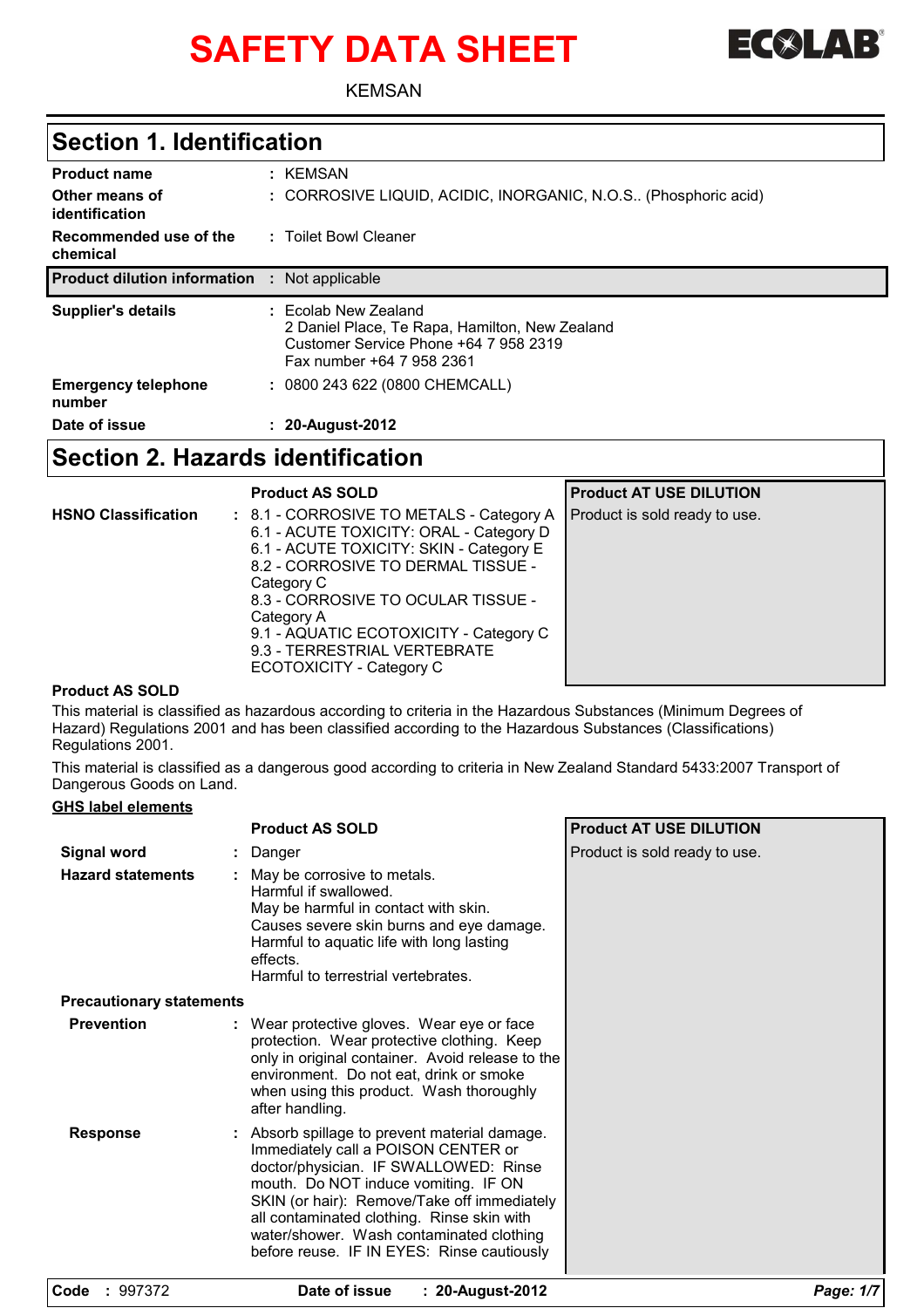### **Section 2. Hazards identification**

|                 | with water for several minutes. Remove<br>contact lenses, if present and easy to do.<br>Continue rinsing. IF INHALED: Remove to<br>fresh air and keep at rest in a position<br>comfortable for breathing. |
|-----------------|-----------------------------------------------------------------------------------------------------------------------------------------------------------------------------------------------------------|
| <b>Storage</b>  | : Store locked up. Store in corrosive resistant<br>container with a resistant inliner.                                                                                                                    |
| <b>Disposal</b> | : Dispose of contents and container in<br>accordance with all local, regional, national<br>and international regulations.                                                                                 |
| Symbol          | $\blacksquare$                                                                                                                                                                                            |

# **Section 3. Composition/information on ingredients**

| <b>Product AS SOLD</b>                                                                                                     |                                 |                                       |  |
|----------------------------------------------------------------------------------------------------------------------------|---------------------------------|---------------------------------------|--|
| Ingredient name                                                                                                            | %                               | <b>CAS number</b>                     |  |
| phosphoric acid<br>quaternary ammonium compounds, benzyl-c12-c16-alkyldimethyl, chlorides<br>alcohols, c12-16, ethoxylated | $20 - 50$<br>$1 - 5$<br>$1 - 5$ | 7664-38-2<br>68424-85-1<br>68551-12-2 |  |

**There are no additional ingredients present which, within the current knowledge of the supplier and in the concentrations applicable, are classified as hazardous to health or the environment and hence require reporting in this section.**

**Occupational exposure limits, if available, are listed in Section 8.**

| <b>Product AT USE DILUTION</b> |               |                   |
|--------------------------------|---------------|-------------------|
| Ingredient name                | $\frac{9}{6}$ | <b>CAS number</b> |
| Product is sold ready to use.  |               |                   |
|                                |               |                   |

### **Section 4. First-aid measures**

#### **Description of necessary first aid measures**

|                     | <b>Product AS SOLD</b>                                                                                                                                                                                                                                       | <b>Product AT USE DILUTION</b> |
|---------------------|--------------------------------------------------------------------------------------------------------------------------------------------------------------------------------------------------------------------------------------------------------------|--------------------------------|
| <b>Inhalation</b>   | : If inhaled, remove to fresh air. If exposed person Product is sold ready to use.<br>is not breathing, give artificial respiration or<br>oxygen applied by trained personnel. Get<br>medical attention immediately.                                         |                                |
| Ingestion           | : If material has been swallowed and the exposed<br>person is conscious, give small quantities of<br>water to drink. Do not induce vomiting. Never<br>give anything by mouth to an unconscious<br>person. Get medical attention immediately.                 |                                |
| <b>Skin contact</b> | : In case of contact, immediately flush skin with<br>plenty of water for at least 15 minutes while<br>removing contaminated clothing and shoes. Get<br>medical attention immediately. Wash clothing<br>before reuse. Clean shoes thoroughly before<br>reuse. |                                |
| Eye contact         | : In case of contact, immediately flush eyes with<br>cool running water. Remove contact lenses and<br>continue flushing with plenty of water for at least<br>15 minutes. Get medical attention immediately.                                                  |                                |
| <b>Notes to</b>     | : No specific treatment. Treat symptomatically. Contact poison treatment specialist immediately if                                                                                                                                                           |                                |

**physician** large quantities have been ingested or inhaled.

#### **See toxicological information (Section 11)**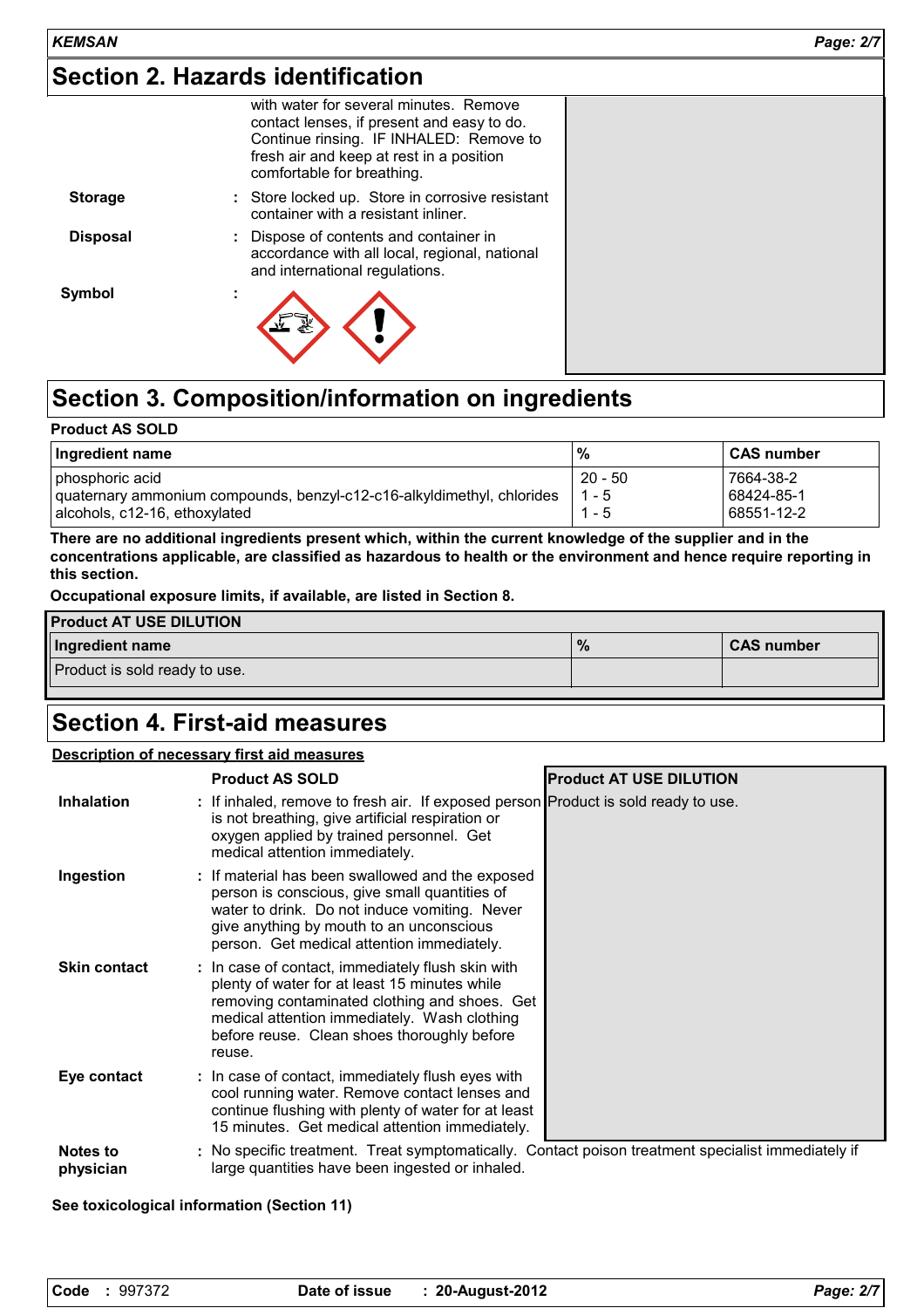# **Section 5. Fire-fighting measures**

| <b>Extinguishing media</b>                               |                                                                                                                                                                                                                                                                                                      |
|----------------------------------------------------------|------------------------------------------------------------------------------------------------------------------------------------------------------------------------------------------------------------------------------------------------------------------------------------------------------|
| <b>Suitable</b>                                          | : Use water spray, fog or foam.                                                                                                                                                                                                                                                                      |
| Specific hazards arising<br>from the chemical            | : In a fire or if heated, a pressure increase will occur and the container may burst. This<br>material is harmful to aquatic life with long lasting effects. Fire water contaminated with<br>this material must be contained and prevented from being discharged to any waterway,<br>sewer or drain. |
| <b>Hazardous thermal</b><br>decomposition products       | : Decomposition products may include the following materials:<br>carbon dioxide<br>carbon monoxide<br>phosphorus oxides<br>metal oxide/oxides                                                                                                                                                        |
| Special precautions for fire-<br>fighters                | : Promptly isolate the scene by removing all persons from the vicinity of the incident if<br>there is a fire. No action shall be taken involving any personal risk or without suitable<br>training.                                                                                                  |
| <b>Special protective</b><br>equipment for fire-fighters | : Fire-fighters should wear appropriate protective equipment and self-contained breathing<br>apparatus (SCBA) with a full face-piece operated in positive pressure mode.                                                                                                                             |

# **Section 6. Accidental release measures**

|                                                                              | <b>Product AS SOLD</b>                                                                                                                                                                                                                                                                                                                                                                                                                                                                                                                                                                                                                | <b>Product AT USE DILUTION</b> |
|------------------------------------------------------------------------------|---------------------------------------------------------------------------------------------------------------------------------------------------------------------------------------------------------------------------------------------------------------------------------------------------------------------------------------------------------------------------------------------------------------------------------------------------------------------------------------------------------------------------------------------------------------------------------------------------------------------------------------|--------------------------------|
| Personal precautions,<br>protective equipment<br>and emergency<br>procedures | Immediately contact emergency personnel.<br>Stop leak if without risk. Use suitable<br>protective equipment. Keep unnecessary<br>personnel away. Do not touch or walk<br>through spilt material.                                                                                                                                                                                                                                                                                                                                                                                                                                      | Product is sold ready to use.  |
| Environmental<br>precautions                                                 | : May be harmful to the environment if<br>released in large quantities. Do not allow to<br>enter drains or watercourses. Inform the<br>relevant authorities if the product has caused<br>environmental pollution (sewers, waterways,<br>soil or air).                                                                                                                                                                                                                                                                                                                                                                                 |                                |
|                                                                              | Methods and materials for containment and cleaning up                                                                                                                                                                                                                                                                                                                                                                                                                                                                                                                                                                                 |                                |
| Small spill:                                                                 | : Stop leak if without risk. Move containers<br>from spill area. Dilute with water and mop<br>up if water-soluble. Alternatively, or if water-<br>insoluble, absorb with an inert dry material<br>and place in an appropriate waste disposal<br>container. Dispose of via a licensed waste<br>disposal contractor.                                                                                                                                                                                                                                                                                                                    |                                |
| Large spill                                                                  | Stop leak if without risk. Move containers<br>from spill area. Approach the release from<br>upwind. Prevent entry into sewers, water<br>courses, basements or confined areas.<br>Wash spillages into an effluent treatment<br>plant or proceed as follows. Contain and<br>collect spillage with non-combustible,<br>absorbent material e.g. sand, earth,<br>vermiculite or diatomaceous earth and place<br>in container for disposal according to local<br>regulations (see section 13). Dispose of via<br>a licensed waste disposal contractor.<br>Contaminated absorbent material may pose<br>the same hazard as the spilt product. |                                |

# **Section 7. Handling and storage**

|                                         | <b>Product AS SOLD</b>                                                                                                                                                  | <b>Product AT USE DILUTION</b> |
|-----------------------------------------|-------------------------------------------------------------------------------------------------------------------------------------------------------------------------|--------------------------------|
| <b>Precautions for safe</b><br>handling | : Do not ingest. Do not get in eyes or on skin<br>or clothing. Do not breathe vapour or mist.<br>Use only with adequate ventilation. Wash<br>thoroughly after handling. | Product is sold ready to use.  |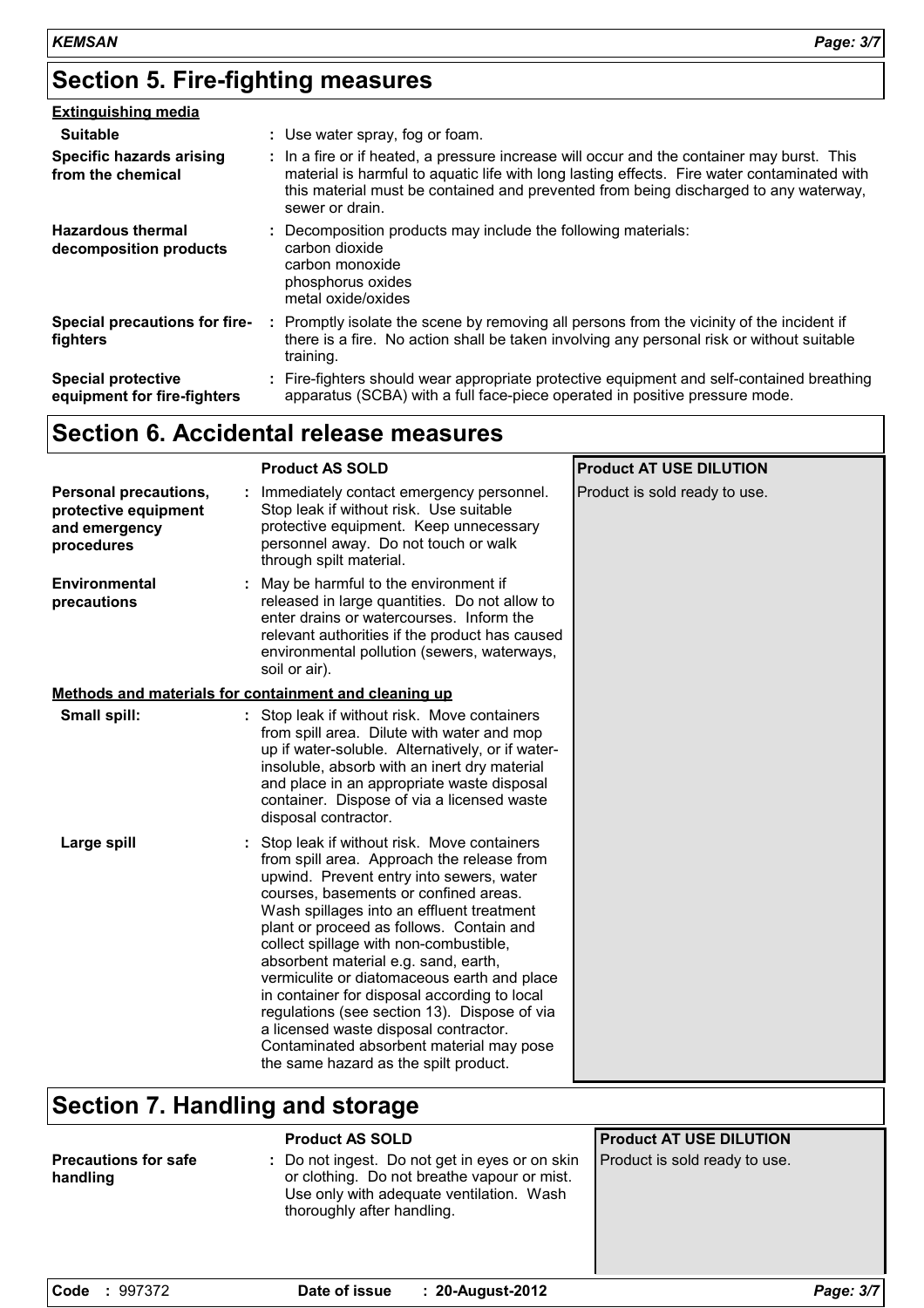# **Section 7. Handling and storage**

| Conditions for safe storage. |  |
|------------------------------|--|
| including any                |  |
| incompatibilities            |  |

**:** Keep out of reach of children. Keep container tightly closed. Keep container in a cool, well-ventilated area. Store between the following temperatures: 0

#### and 30°C

### **Section 8. Exposure controls/personal protection**

#### **Control parameters Product AS SOLD**

| Ingredient name                             |                                                                                                                                                                                                                                                                                                                                                                                                                               | <b>Exposure limits</b>                                                                                                                                                                                                                                                                                  |  |
|---------------------------------------------|-------------------------------------------------------------------------------------------------------------------------------------------------------------------------------------------------------------------------------------------------------------------------------------------------------------------------------------------------------------------------------------------------------------------------------|---------------------------------------------------------------------------------------------------------------------------------------------------------------------------------------------------------------------------------------------------------------------------------------------------------|--|
| phosphoric acid                             |                                                                                                                                                                                                                                                                                                                                                                                                                               | NZ OSH (New Zealand, 12/2010).<br>WES-TWA: 1 mg/m <sup>3</sup> 8 hour(s).                                                                                                                                                                                                                               |  |
| <b>Recommended monitoring</b><br>procedures | protective equipment.                                                                                                                                                                                                                                                                                                                                                                                                         | : If this product contains ingredients with exposure limits, personal, workplace<br>atmosphere or biological monitoring may be required to determine the effectiveness<br>of the ventilation or other control measures and/or the necessity to use respiratory                                          |  |
| <b>Environmental exposure</b><br>controls   | will be necessary to reduce emissions to acceptable levels.                                                                                                                                                                                                                                                                                                                                                                   | : Emissions from ventilation or work process equipment should be checked to ensure<br>they comply with the requirements of environmental protection legislation. In some<br>cases, fume scrubbers, filters or engineering modifications to the process equipment                                        |  |
|                                             | <b>Product AS SOLD</b>                                                                                                                                                                                                                                                                                                                                                                                                        | <b>Product AT USE DILUTION</b>                                                                                                                                                                                                                                                                          |  |
| Appropriate engineering<br>controls         | : Use only with adequate ventilation. If user<br>operations generate dust, fumes, gas,<br>vapour or mist, use process enclosures,<br>local exhaust ventilation or other engineering<br>controls to keep worker exposure to airborne<br>contaminants below any recommended or<br>statutory limits. Provide suitable facilities for<br>quick drenching or flushing of the eyes and<br>body in case of contact or splash hazard. | Product is sold ready to use.                                                                                                                                                                                                                                                                           |  |
| <b>Individual protection measures</b>       |                                                                                                                                                                                                                                                                                                                                                                                                                               |                                                                                                                                                                                                                                                                                                         |  |
| <b>Respiratory protection</b>               | : If ventilation is inadequate, use respirator<br>that will protect against organic vapour and<br>dust/mist. Respiratory protection should<br>conform to AS/NZS 1715 and AS/NZS 1716.                                                                                                                                                                                                                                         |                                                                                                                                                                                                                                                                                                         |  |
| <b>Hand protection</b>                      | : Use chemical-resistant, impervious gloves.<br>Recommended: Elbow length PVC gloves.                                                                                                                                                                                                                                                                                                                                         |                                                                                                                                                                                                                                                                                                         |  |
| Eye protection                              | : Use chemical splash goggles. For continued<br>or severe exposure wear a face shield over<br>the goggles.                                                                                                                                                                                                                                                                                                                    |                                                                                                                                                                                                                                                                                                         |  |
| <b>Skin protection</b>                      | : Use synthetic apron, other protective<br>equipment as necessary to prevent skin<br>contact.                                                                                                                                                                                                                                                                                                                                 |                                                                                                                                                                                                                                                                                                         |  |
| <b>Hygiene measures</b>                     |                                                                                                                                                                                                                                                                                                                                                                                                                               | : Wash hands, forearms and face thoroughly after handling chemical products, before<br>eating, smoking and using the lavatory and at the end of the working period.<br>Appropriate techniques should be used to remove potentially contaminated clothing.<br>Wash contaminated clothing before reusing. |  |

# **Section 9. Physical and chemical properties**

|                            | <b>Product AS SOLD</b>                                   | <b>Product AT USE DILUTION</b> |
|----------------------------|----------------------------------------------------------|--------------------------------|
| <b>Physical state</b>      | Liquid.                                                  | Product is sold ready to use.  |
| <b>Colour</b><br>÷         | Blue.                                                    |                                |
| Odour                      | disinfectant                                             |                                |
| pH                         | $0.5$ to 2(100%)<br>÷.                                   |                                |
| <b>Flash point</b>         | $>100^{\circ}$ C<br>Product does not support combustion. |                                |
| <b>Boiling point</b><br>÷. | Not available.                                           |                                |
| Vapour pressure            | Not available.                                           |                                |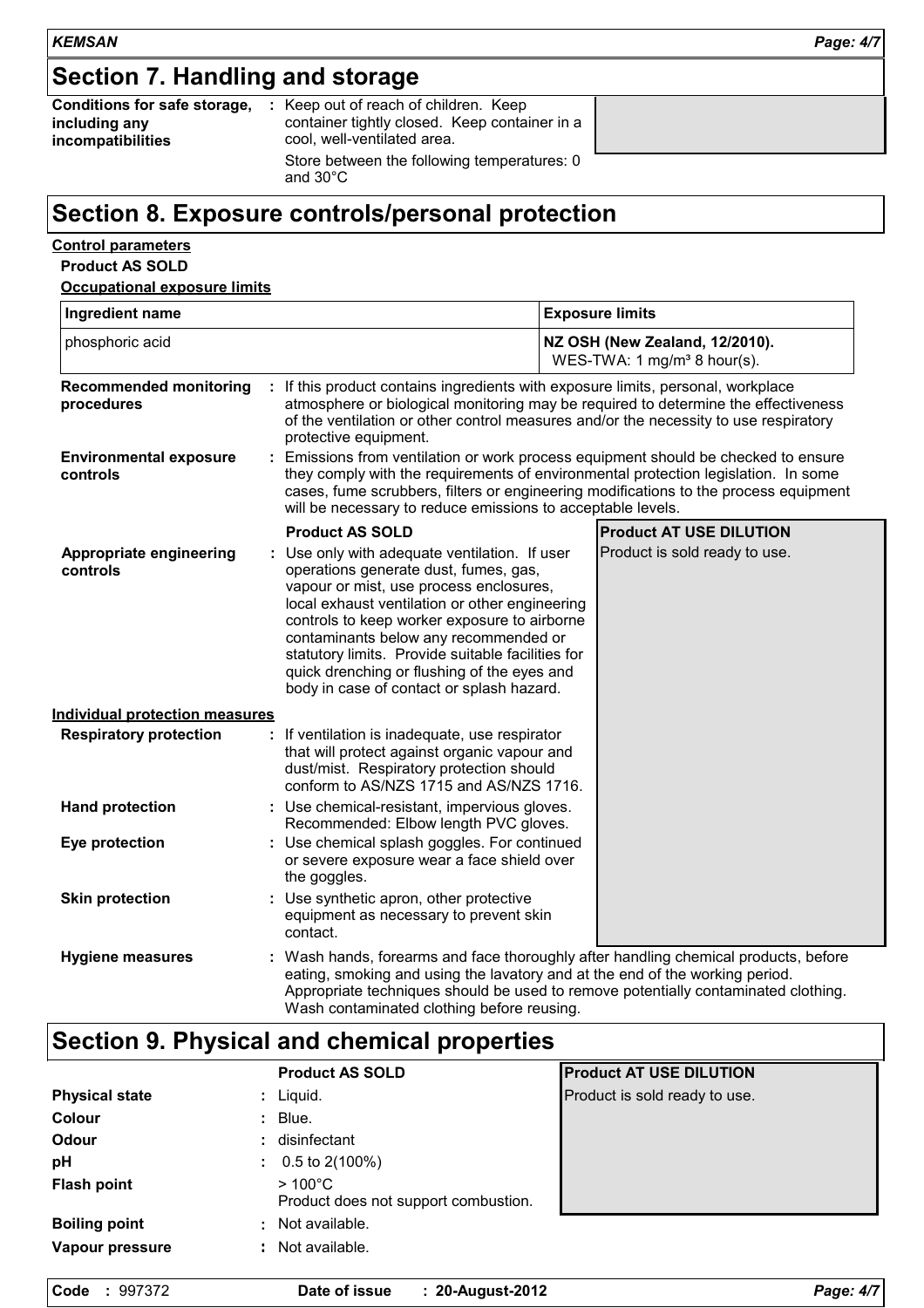### **Section 9. Physical and chemical properties**

| Vapour density          | : Not available.                                                          |
|-------------------------|---------------------------------------------------------------------------|
| <b>Relative density</b> | $\pm$ 1.13 to 1.15                                                        |
| <b>Solubility</b>       | : Easily soluble in the following materials:<br>cold water and hot water. |

# **Section 10. Stability and reactivity**

| <b>Chemical stability</b><br><b>Conditions to avoid</b> | : The product is stable.<br>: No specific data.                                                                                                                                                                                  |
|---------------------------------------------------------|----------------------------------------------------------------------------------------------------------------------------------------------------------------------------------------------------------------------------------|
| Incompatible materials                                  | : Extremely reactive or incompatible with the following materials: alkalis.<br>Reactive or incompatible with the following materials: metals.<br>Do not mix with bleach or other chlorinated products - will cause chlorine gas. |
| <b>Hazardous decomposition</b><br>products              | : Under normal conditions of storage and use, hazardous decomposition products<br>should not be produced.                                                                                                                        |

### **Section 11. Toxicological information**

### **Information on the likely routes of exposure**

|                     | <b>Product AS SOLD</b>                                                                                | <b>Product AT USE DILUTION</b> |
|---------------------|-------------------------------------------------------------------------------------------------------|--------------------------------|
| <b>Inhalation</b>   | : May give off gas, vapour or dust that is very<br>irritating or corrosive to the respiratory system. | Product is sold ready to use.  |
| Ingestion           | : Harmful if swallowed. May cause burns to<br>mouth, throat and stomach.                              |                                |
| <b>Skin contact</b> | : Causes severe burns. May be harmful in contact<br>with skin.                                        |                                |
| Eye contact         | : Causes serious eye damage.                                                                          |                                |
|                     |                                                                                                       |                                |

### **Product AS SOLD**

#### **Acute toxicity**

| Product/ingredient name                                | <b>Result</b>                       | <b>Species</b> | <b>Dose</b> | <b>Exposure</b> |
|--------------------------------------------------------|-------------------------------------|----------------|-------------|-----------------|
| phosphoric acid                                        | LC50 Inhalation Dusts and mists Rat |                | 0.962 mg/l  | l4 hours        |
|                                                        | LD50 Dermal                         | Rat            | >2000 mg/kg |                 |
|                                                        | LD50 Oral                           | Rat            | >2000 mg/kg |                 |
| quaternary ammonium                                    | LD50 Dermal                         | Rabbit         | 3340 mg/kg  |                 |
| compounds, benzyl-c12-c16-<br>alkyldimethyl, chlorides |                                     |                |             |                 |
|                                                        | LD50 Oral                           | Rat            | 344 mg/kg   |                 |
| alcohols, c12-16, ethoxylated LD50 Dermal              |                                     | Rabbit         | >2000 mg/kg |                 |
|                                                        | LD50 Oral                           | Rat            | 1100 mg/kg  |                 |

#### **Potential chronic health effects**

| Carcinogenicity              | : No known significant effects or critical hazards. |
|------------------------------|-----------------------------------------------------|
| <b>Mutagenicity</b>          | : No known significant effects or critical hazards. |
| Teratogenicity               | : No known significant effects or critical hazards. |
| <b>Developmental effects</b> | : No known significant effects or critical hazards. |
| <b>Fertility effects</b>     | : No known significant effects or critical hazards. |

## **Section 12. Ecological information**

lasting effects.

|                    | <b>Product AS SOLD</b>                               |
|--------------------|------------------------------------------------------|
| <b>Ecotoxicity</b> | : This material is harmful to aquatic life with long |

**Product AT USE DILUTION** Product is sold ready to use.

#### **Product AS SOLD**

#### **Aquatic and terrestrial toxicity**

| <b>Product/ingredient name</b>                                                | <b>Result</b>         | <b>Species</b>   | <b>Exposure</b> |
|-------------------------------------------------------------------------------|-----------------------|------------------|-----------------|
| phosphoric acid                                                               | Acute LC50 75.1 mg/l  | Fish             | 96 hours        |
| quaternary ammonium<br>compounds, benzyl-c12-c16-<br>alkyldimethyl, chlorides | Acute EC50 0.025 mg/l | Daphnia          | 48 hours        |
|                                                                               | Acute LC50 0.515 mg/l | Fish             | 96 hours        |
| alcohols, c12-16, ethoxylated Acute LC50 1.5 mg/l                             |                       | Fish             | 96 hours        |
| Code<br>: 997372                                                              | Date of issue         | : 20-August-2012 | Page: 5/7       |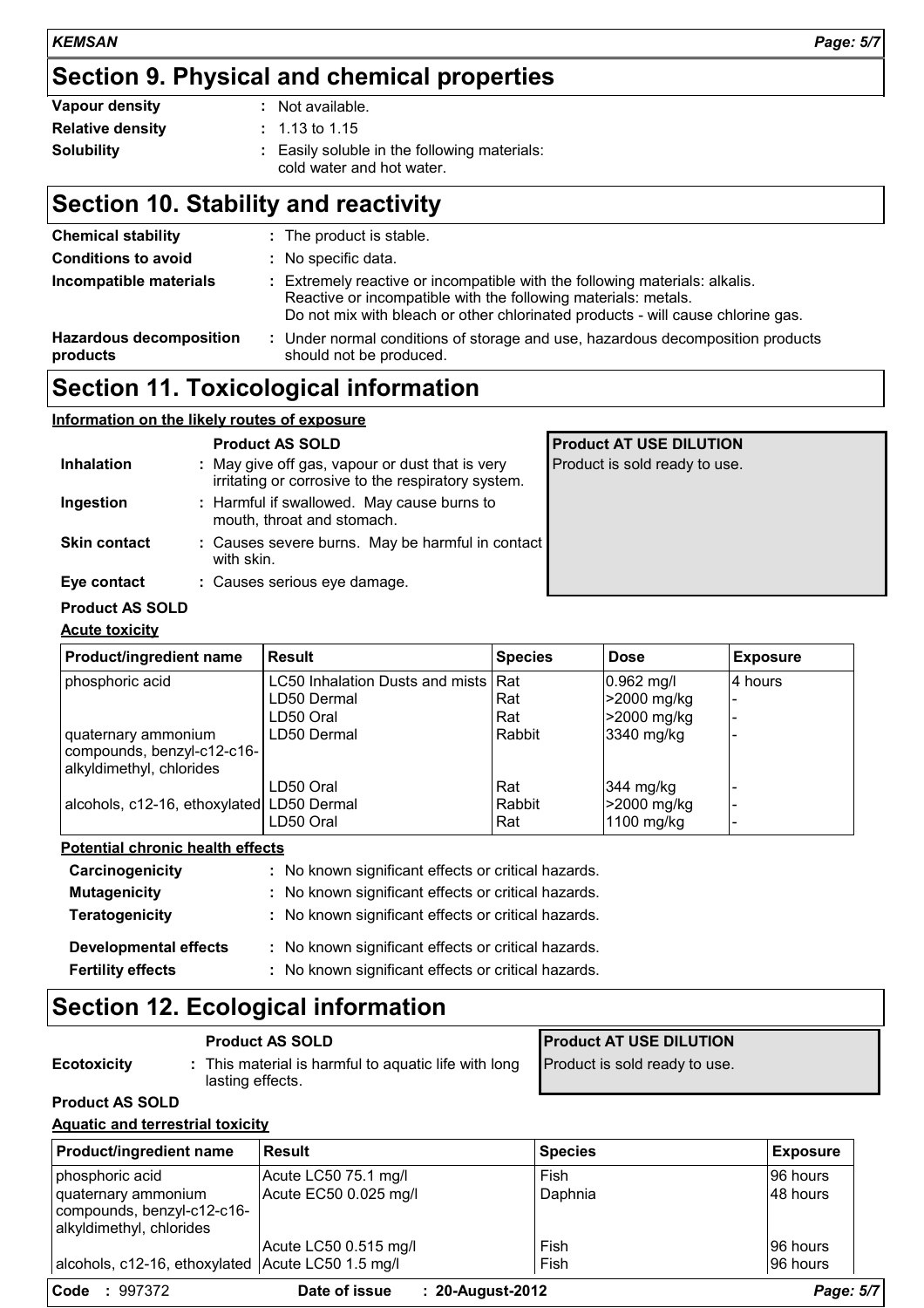# **Section 12. Ecological information**

**Persistence/degradability**

Not available.

**Mobility in soil**

**Soil/water partition** coefficient (Koc)

**:** Not available.

### **Section 13. Disposal considerations**

|                            | <b>Product AS SOLD</b>                                                                                                                                                                                                                                                                                                                                                                                                                                                                                                                                                                                                                                                                                                                                                                                                     | <b>Product AT USE DILUTION</b> |  |
|----------------------------|----------------------------------------------------------------------------------------------------------------------------------------------------------------------------------------------------------------------------------------------------------------------------------------------------------------------------------------------------------------------------------------------------------------------------------------------------------------------------------------------------------------------------------------------------------------------------------------------------------------------------------------------------------------------------------------------------------------------------------------------------------------------------------------------------------------------------|--------------------------------|--|
| <b>Disposal</b><br>methods | : The generation of waste should be avoided or<br>minimised wherever possible. Empty containers<br>or liners may retain some product residues. This<br>material and its container must be disposed of in<br>a safe way. Significant quantities of waste<br>product residues should not be disposed of via<br>the foul sewer but processed in a suitable<br>effluent treatment plant. Dispose of surplus and<br>non-recyclable products via a licensed waste<br>disposal contractor. Disposal of this product,<br>solutions and any by-products should at all times<br>comply with the requirements of environmental<br>protection and waste disposal legislation and any<br>regional local authority requirements. Avoid<br>dispersal of spilt material and runoff and contact<br>with soil, waterways, drains and sewers. | Product is sold ready to use.  |  |
|                            | Saction 1.1 Tranenort information                                                                                                                                                                                                                                                                                                                                                                                                                                                                                                                                                                                                                                                                                                                                                                                          |                                |  |

### **Section 14. Transport information**

#### **Product AS SOLD**

**Certain shipping modes or package sizes may have exceptions from the transport regulations. The classification provided may not reflect those exceptions and may not apply to all shipping modes or package sizes.**

| <b>Regulatory</b><br>∣ information   | UN number     | <b>Proper shipping name Classes</b>                                     |    |                | <b>PG*</b>   Additional information                          |
|--------------------------------------|---------------|-------------------------------------------------------------------------|----|----------------|--------------------------------------------------------------|
| <b>New Zealand</b><br>Class NZS 5433 | <b>UN3264</b> | CORROSIVE LIQUID,<br>ACIDIC, INORGANIC,<br>N.O.S., (Phosphoric<br>acid) | 18 | Ш              | Hazchem code<br>2X<br>Initial emergency response quide<br>37 |
| <b>IMDG Class</b>                    | <b>UN3264</b> | CORROSIVE LIQUID,<br>ACIDIC, INORGANIC,<br>N.O.S. (Phosphoric<br>acid)  | 18 | $\mathbf{III}$ | <b>Emergency schedules (EmS)</b><br>$F-A. S-B$               |

PG\* : Packing group

Special Safety Measures and Conditions: During transport, avoid direct sunlight, container damage, corrosion, loading to ensure that all work will be done to ensure the prevention of collapse of cargo.

**See shipping documents for specific transportation information.**

Not intended for transport.

### **Section 15. Regulatory information**

**HSNO Approval Number :** HSR002526

**Product AS SOLD Product AT USE DILUTION**

- 
- 
- **HSNO Group Standard :**Cleaning Products (Corrosive) Group Standard 2006